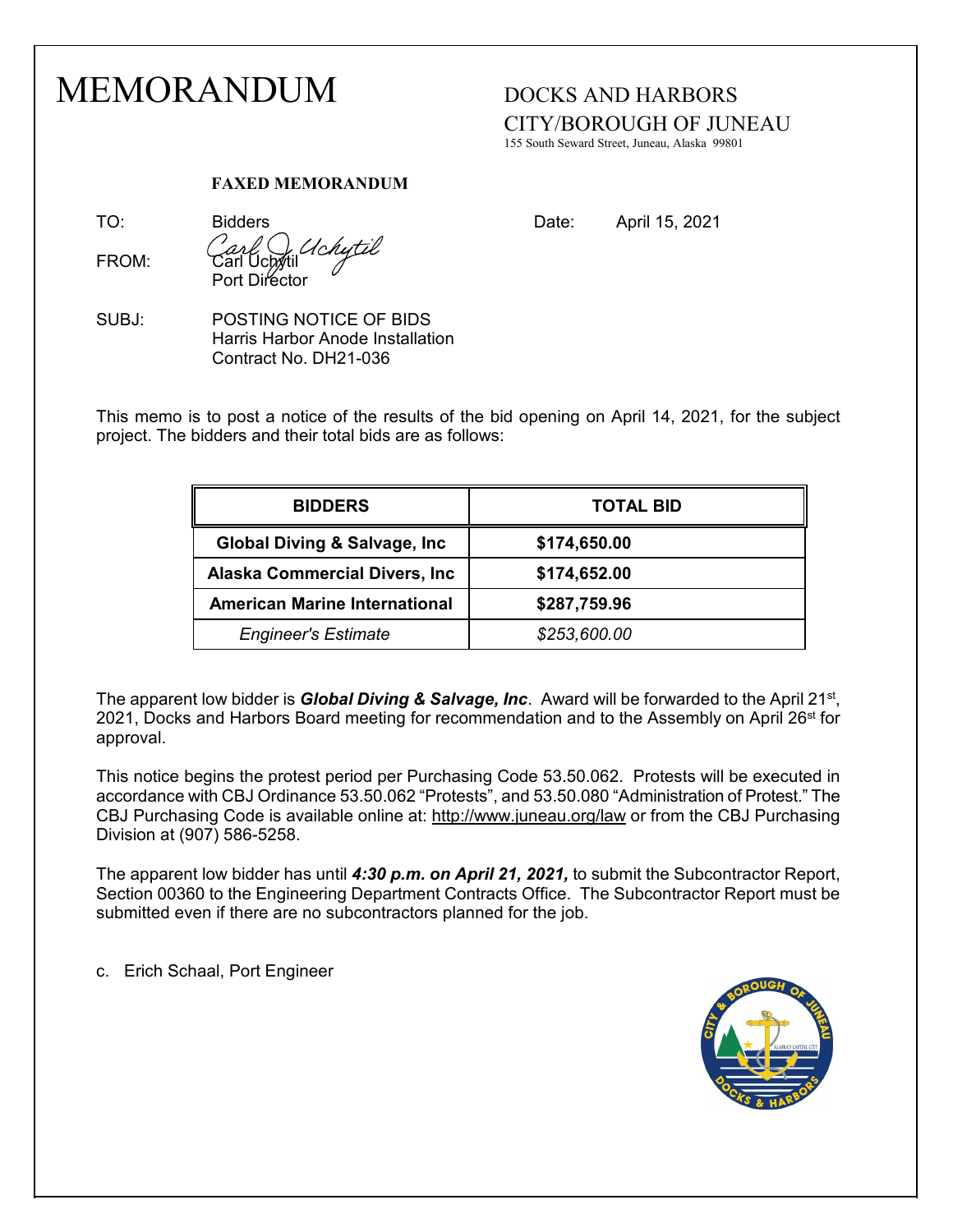## **BID SUMMARY Reviewed by:Paula O.**

| <b>Project Title</b><br><b>Harris Harbor Anode Installation</b><br>DH21-036<br>Contract No.<br>File No.<br>Bid Opening Date: 04/14/2021<br>1531<br><b>CIP No.: H51-121</b> |                                                     |                   | <b>Engineer's Estimate</b> |                   | Global Diving & Salvage, Inc.<br>3840 W. Marginal Way SW<br><b>Seattle, WA 98106</b> |               | <b>AK Commercial Divers, Inc.</b><br><b>PO BOX 9351</b><br>Ketchikan, AK 99901 |     |               |                     |               |            |
|----------------------------------------------------------------------------------------------------------------------------------------------------------------------------|-----------------------------------------------------|-------------------|----------------------------|-------------------|--------------------------------------------------------------------------------------|---------------|--------------------------------------------------------------------------------|-----|---------------|---------------------|---------------|------------|
| <b>PAY ITEM</b>                                                                                                                                                            | <b>PAY ITEM DESCRIPTION</b>                         | <b>UNIT PRICE</b> | <b>QUANTITY</b>            | <b>UNIT PRICE</b> |                                                                                      | <b>AMOUNT</b> | <b>UNIT PRICE</b>                                                              |     | <b>AMOUNT</b> | <b>UNIT PRICE</b>   | <b>AMOUNT</b> |            |
| 1505.1                                                                                                                                                                     | Mobilization                                        | Lump Sum          | All Req'd                  | Lump Sum          | S.                                                                                   | 25,000.00     | Lump Sum                                                                       | S.  | 15.700.00     | Lump Sum            |               | 4,480.00   |
| 2996.1                                                                                                                                                                     | Supply Pile Anode, Type A                           | EA                | 212                        | $550.00$ \$       |                                                                                      | 116,600.00    | 478.00<br>\$                                                                   | -S  | 101,336.00    | 457.00 \$<br>-S     |               | 96,884.00  |
| 2996.2                                                                                                                                                                     | Install Pile Anode, All Types                       | EA                | 212                        | $500.00$ S        |                                                                                      | 106.000.00    | 253.00                                                                         | \$. | 53.636.00     | $344.00$ \$<br>- \$ |               | 72,928.00  |
| 2996.3                                                                                                                                                                     | Anode Potential Readings and Continutity<br>Testing | Lump Sum          | All Reg'd                  | Lump Sum          | \$                                                                                   | 6.000.00      | Lump Sum                                                                       | \$  | 3.978.00      | Lump Sum            | -\$           | 360.00     |
|                                                                                                                                                                            | <b>Total Base Bid</b>                               |                   |                            |                   | S.                                                                                   | 253,600.00    |                                                                                | S.  | 174.650.00    |                     | -S            | 174,652.00 |